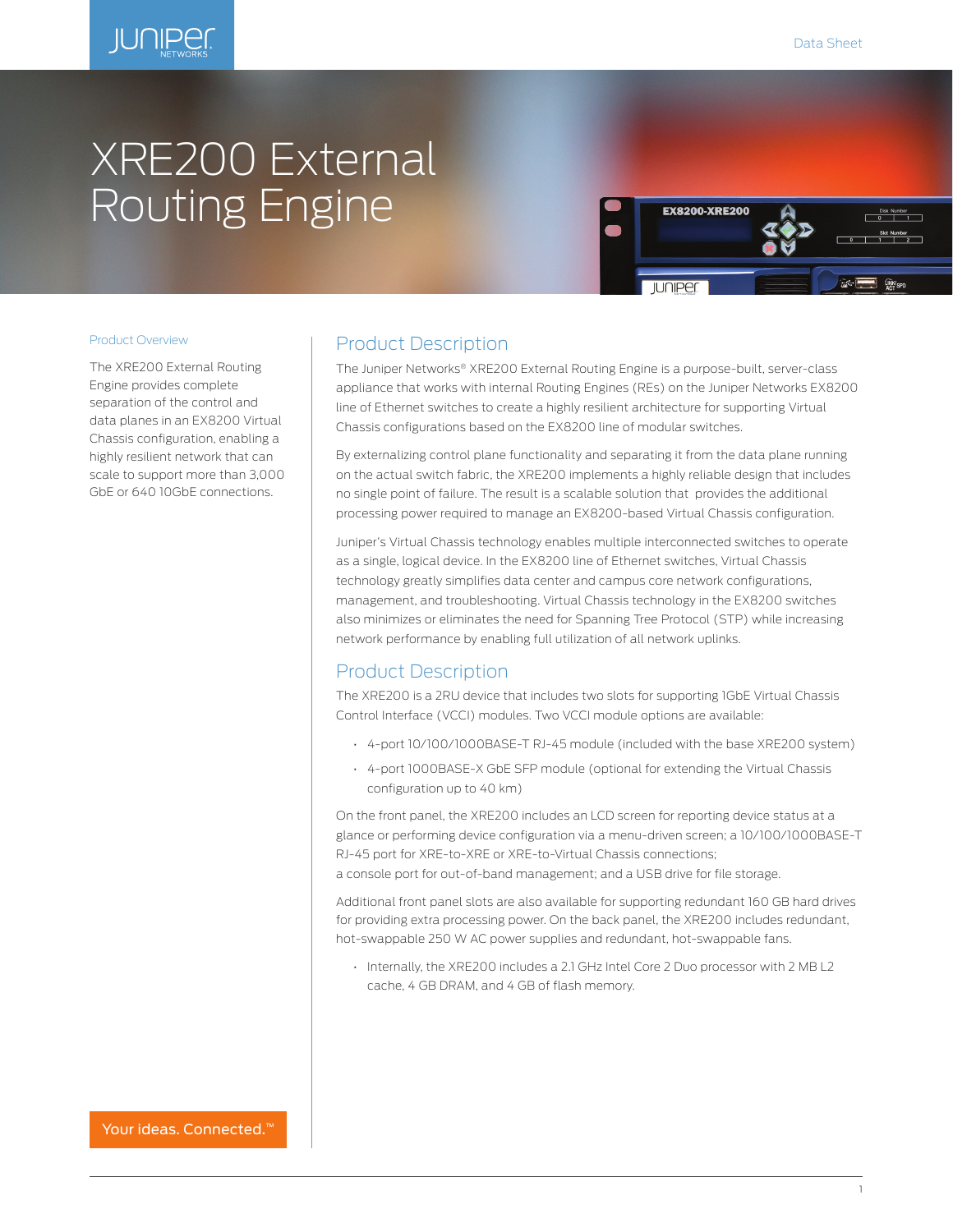# Architecture and Key Components

An EX8200-based Virtual Chassis configuration is composed of up to four EX8200 member switches—any combination of eight-slot EX8208s or 16-slot EX8216s—and two XRE200 devices acting as active/standby devices for control plane and management plane redundancy.

Ports on the VCCI modules connect to the EX8200 internal REs, either the EX8208-SRE320 or EX8216-RE320. One internal RE from each EX8200 chassis is connected to the active XRE200, while the second internal RE is connected to the standby XRE200. The two XRE200 devices can also be connected to each other directly via GbE interfaces.

An optional 1000BASE-X fiber VCCI module can be used to connect the active and standby XRE200 devices in environments where the distance between them exceeds the maximum span of unshielded twisted pair cable—for example, when the EX8200 Virtual Chassis configuration is spread across two buildings.

Juniper Networks Junos® operating system high availability (HA) features such as GRES, NSR, and nonstop bridging (NSB) are enabled on the XRE200 devices in a Virtual Chassis configuration. In the event of an active XRE200 failure, the standby XRE200 assumes the active role without impacting network state or forwarding behavior. Junos OS HA features ensure that the state of the Virtual Chassis, L2/L3 protocols, and forwarding information are not lost.

In addition, all Junos OS control plane protocols running on an EX8200 Virtual Chassis configuration—including 802.3ad, OSPF, Internet Group Management Protocol (IGMP), Physical Interface Module (PIM), and BGP—also run on the XRE200, providing control plane scalability for large core deployments. The EX8200 and XRE200 use the Virtual Chassis Control Protocol to exchange Virtual Chassis state information.

# XRE200 Features and Benefits

In addition to control plane scalability, the XRE200 ensures that if one or more switches in the Virtual Chassis configuration lose connectivity to the adjacent chassis, access switches connected to the EX8200 Virtual Chassis do not lose connectivity with the network.

The XRE200 also ensures that traffic flowing from one access switch to any other access switch or to any core/WAN router connected to the same EX8200 Virtual Chassis configuration are not affected if the intra-Virtual Chassis connection fails.

# Junos Operating System

The XRE200 runs the same Junos OS used by the Juniper Networks EX Series Ethernet Switches, as well as all Juniper Networks routers and Juniper Networks SRX Series Services Gateways. By utilizing a common operating system, Juniper Networks delivers a consistent implementation and operation of control plane features across all products. To maintain that consistency, Junos OS adheres to a highly disciplined development process that uses a single source code, follows a single quarterly release train, and employs a highly available modular architecture that prevents isolated failures from bringing down an entire system.

These attributes are fundamental to the core value of the software, enabling all Junos OS-powered products to be updated simultaneously with the same software release. All features are fully regression tested, making each new release a true superset of the previous version. Customers can deploy the software with complete confidence that all existing capabilities are maintained and operate in the same way.



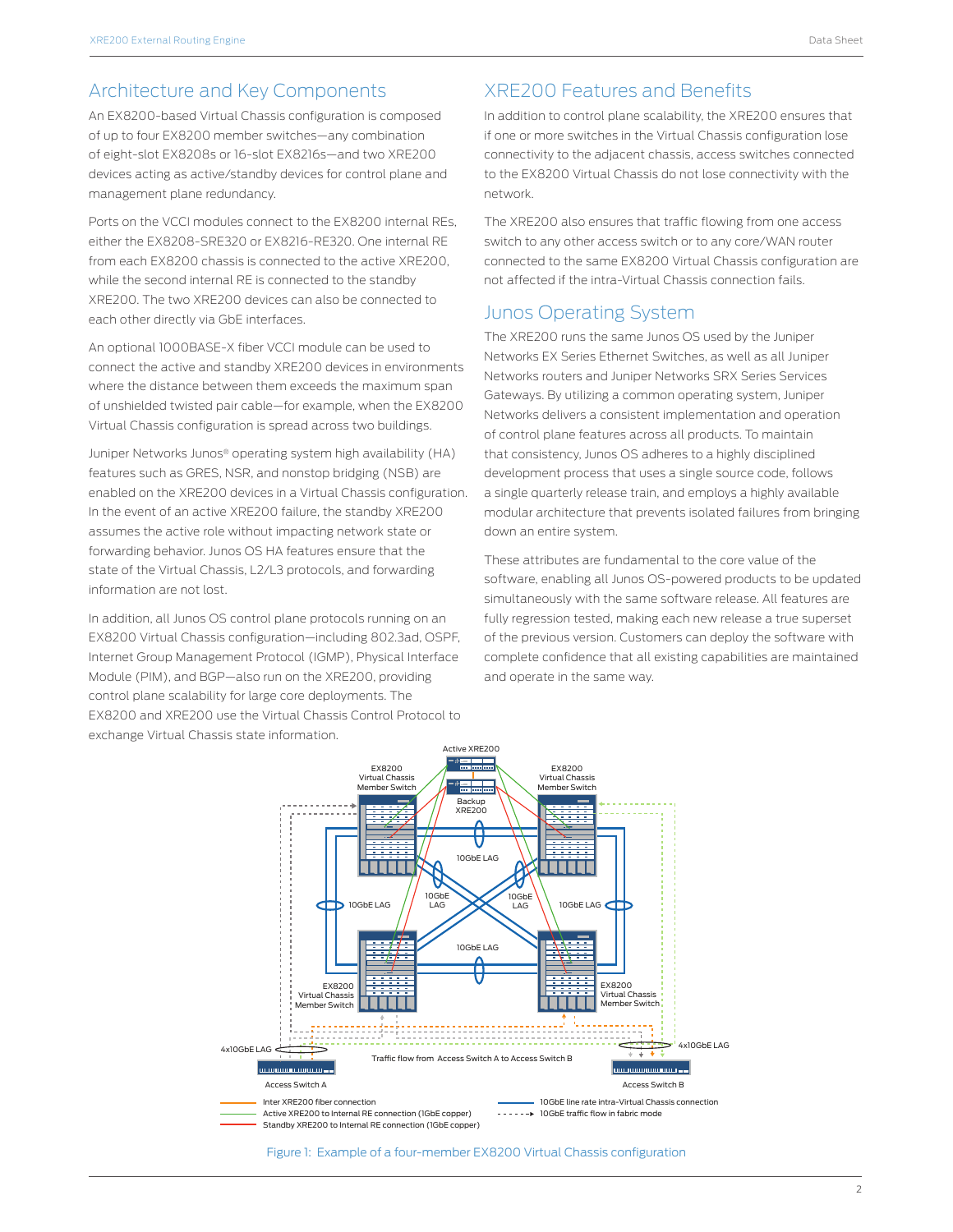

# XRE200 External Routing Engine **Specifications**

# **Hardware**

# Interface Options

- 4 10/100/1000BASE-T RJ-45 copper Virtual Chassis ports (base model)
- 4 1000BASE-X GbE SFP fiber Virtual Chassis ports (optional)
- 10/100/1000BASE-T RJ-45 copper port for XRE-to-XRE or XRE-to-Virtual Chassis connections
- Console port for management

## Dimensions (W x H x D)

• 17.25 x 3.5 (2U) x 17.72 in (43.8 x 8.9 x 45 cm)

### Rack Installation Kit

• Versatile two-post and four-post mounting options for 19 in. server rack or datacom rack

#### LEDs

- System LEDs that indicate power, HDD activity, and hardware alert status
- HD activity and fail LED on drive tray

#### Power

- 100 to 240 V, 50-60 Hz 250 W hot-swappable dual redundant AC power supplies
- -38 to -72 V 560 W hot-swappable dual redundant DC power supplies
- Maximum power consumption: 156 W with two power supplies and two I/O cards installed

## **Software**

# **Security**

- RADIUS
- TACACS+
- Access control lists: Allow and deny
- $\cdot$  SSH v1, v2
- Secure interface login and password
- Local proxy Address Resolution Protocol (ARP)
- Static ARP support

# Layer 2 Features

- Jumbo frames (9216 bytes)
- 4096 VLANs
- 802.3ad—Link Aggregation Control Protocol (LACP)
- 802.1D—Spanning Tree Protocol (STP)
- 802.1w—Rapid Spanning Tree Protocol (RSTP)
- 802.1s—Multiple Spanning Tree Protocol (MSTP)
- VLAN Spanning Tree Protocol (VSTP)
- Redundant Trunk Group (RTG)

# L3 Features

- Static routing
- $\cdot$  RIP v1/v2
- OSPF v1/v2
- Filter-based forwarding
- Virtual Router Redundancy Protocol (VRRP)
- BGP (Advanced Feature license)
- IS-IS (Advanced Feature license)
- IPv6 (Advanced Feature license)
- Bidirectional Forwarding Detection (BFD)
- Virtual routers

# Link Aggregation

- 802.3ad support
	- Number of link aggregation groups (LAGs) supported: 255
	- Maximum number of ports per LAG: 12
- LAG load-sharing algorithm—bridged or routed (unicast or multicast) traffic:
	- IP: S/D IP
	- TCP/UDP: S/D IP, S/D Port
	- Non-IP: S/D MAC
	- Tagged ports support in LAG

# Quality of Service (QoS)

- Layer 2 QoS
- Layer 3 QoS
- Ingress policing: 1 rate 2 color
- Eight hardware queues per port
- Scheduling methods (egress): Strict priority (SP), shaped deficit weighted round-robin (SDWRR)
- 802.1p, DiffServ code point (DSCP)/IP precedence trust and marking
- Layers 2-4 classification criteria: Interface, MAC address, Ethertype, 802.1p, VLAN, IP address, DSCP/IP precedence, TCP/UDP port numbers, etc.
- Congestion avoidance capabilities: Tail drop eight queues

# Multicast

- Internet Group Management Protocol (IGMP): v1, v2, v3
- IGMP snooping
- PIM-SM, PIM-DM, PIM-SSM
- Multicast Source Discovery Protocol (MSDP)

#### Troubleshooting

- Debugging: CLI via console, Telnet, or SSH
- Diagnostics: Show and debug command, statistics
- Traffic monitoring/mirroring (port, VLAN)
- IP tools: Extended ping and trace
- Junos OS commit and rollback

## Traffic Mirroring

- Port-based
- VLAN-based
- ACL-based mirroring
- Mirroring destination ports per system: 1
- LAG port monitoring
- Multiple destination ports monitored to 1 mirror (N:1)
- Maximum number of mirroring sessions: 1
- Mirroring to remote destination (over L2): 1 destination VLAN